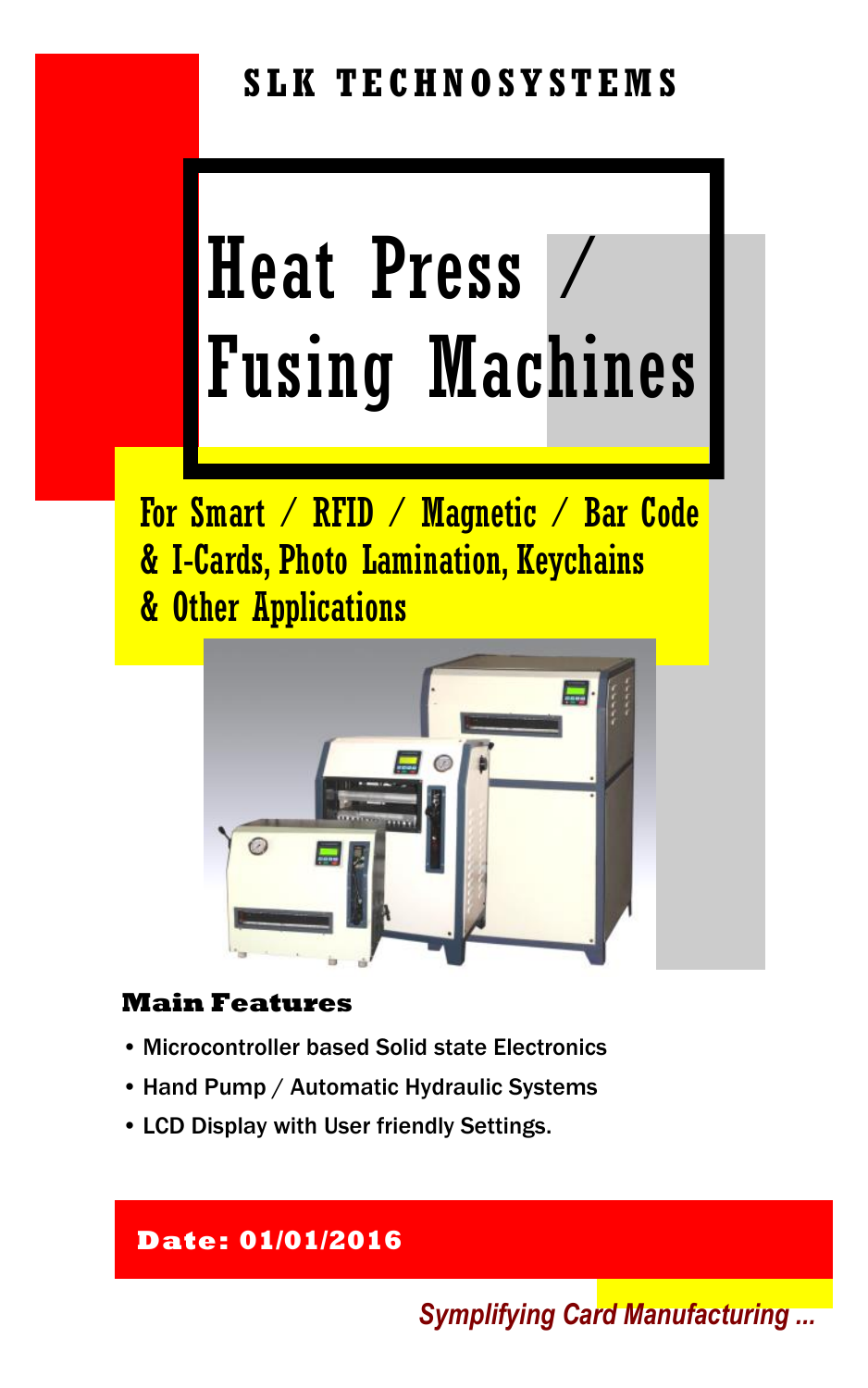Heat Press or Fusing Machines Various Models from A5 to A3 size. PVC Plain, Sticker or Pre printed Cards for card Printers, RFID, BARCODE, MAGSTRIP, LOYALTY, MEMBERSHIP ETC. Cards

## Features

Compact, Space saving Models. Plug & Start Microprocessor Controlled Operations. 4 line LCD Status Display. Long Working Life. Low Power Consumption. Cycle time 30 Minutes. Very low maintenance cost with after sales service backup.

Applications & Products

Barcode/Membership Cards

Magnetic Cards

RFID ( LF, HF & UHF ) Cards

Loyalty / Preprinted & Scratch Cards

I Cards & Transperent Visiting cards









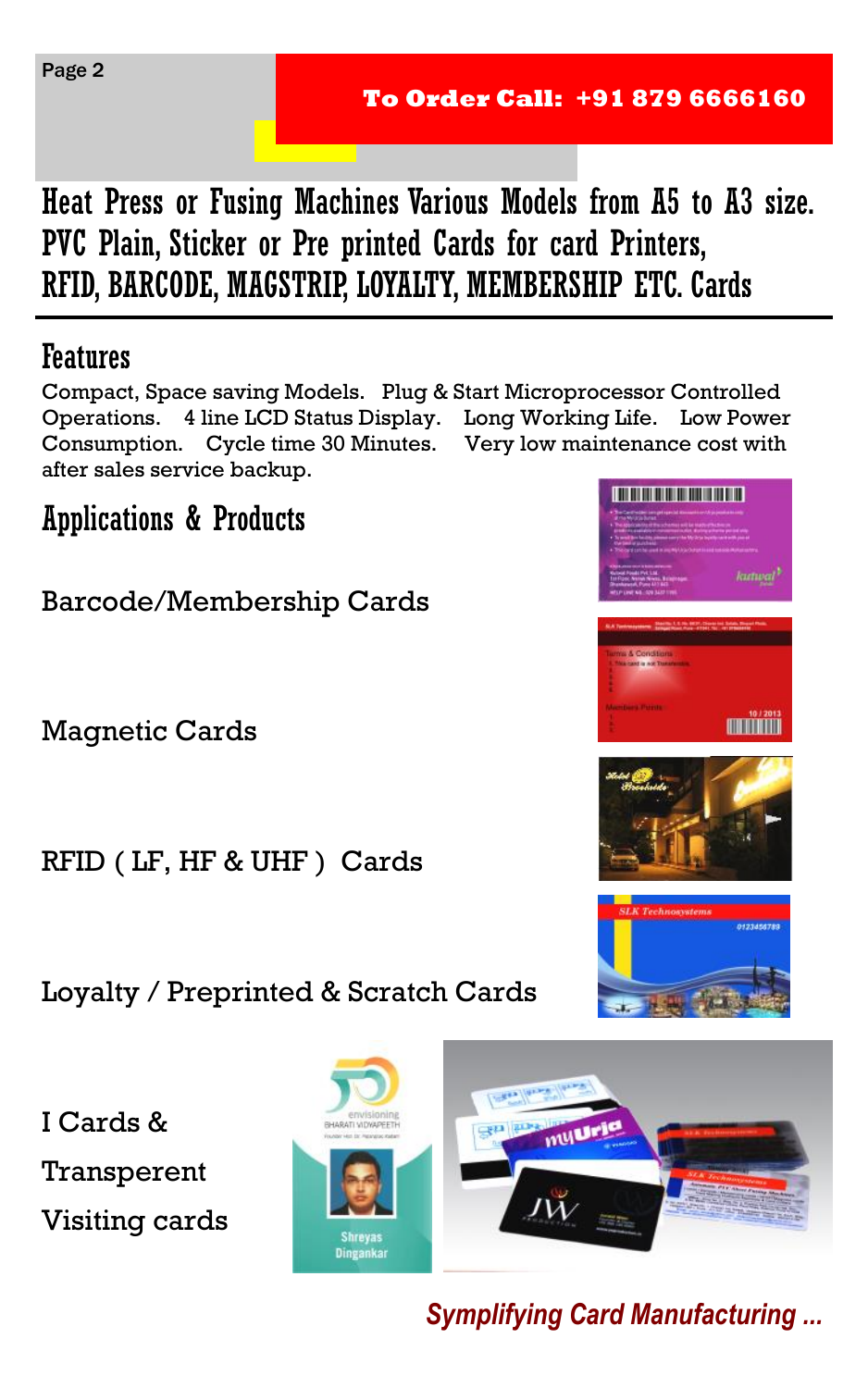## **New Arrival Motorised Single Card Cutter Model MCC1200**

**Dimensions : 300 x 550 x 290 mm Approx . Power : 400 W, 230V AC Single Phase Speed : 1200 Cards per hour. Cut Size : 86 x 54 x 1.2 mm**



# **Coming Soon Full Automatic Card Cutter 2 x 5 for 8 x 12'' size AND 3 x 8 for 12 x 18 '' size**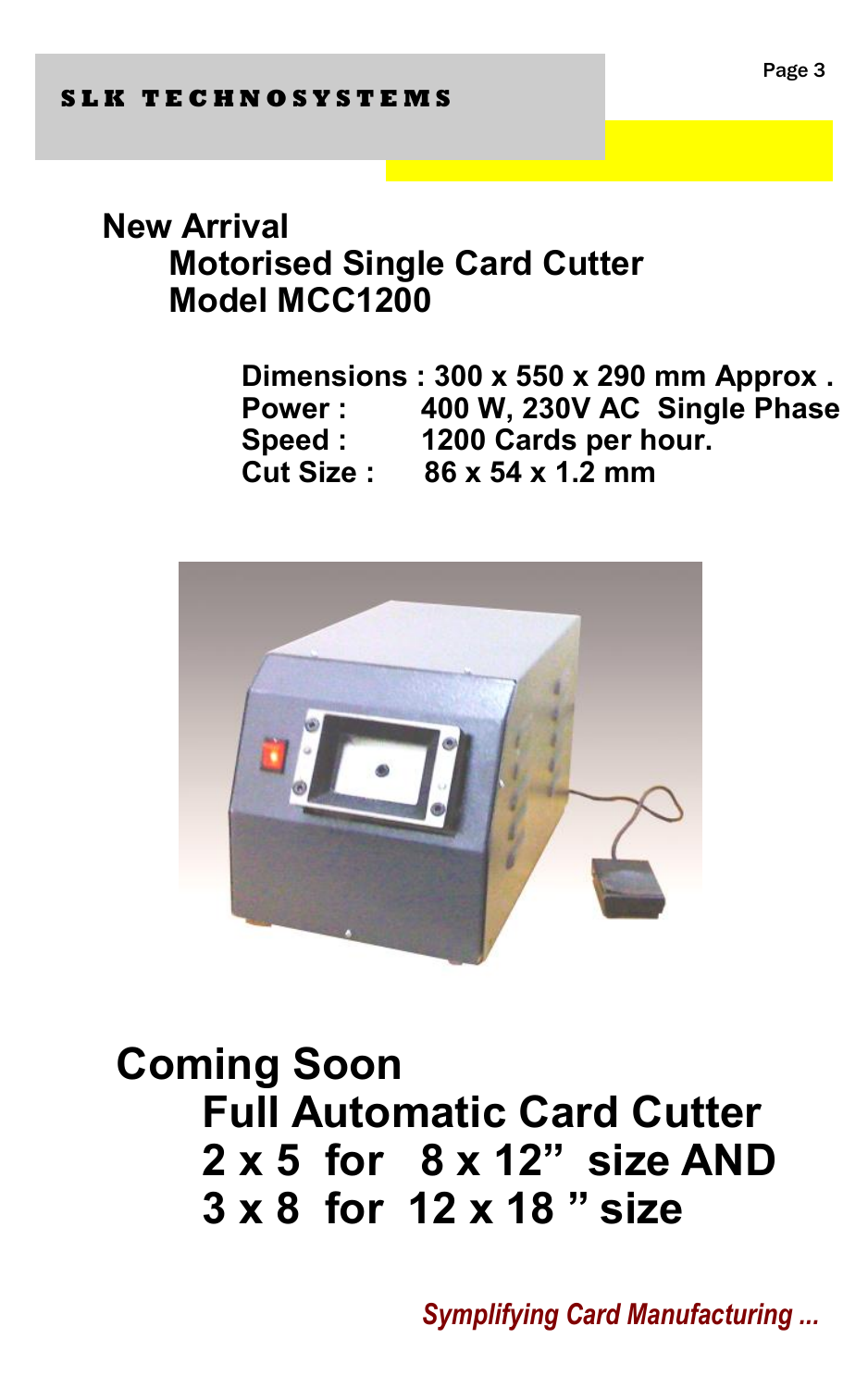#### **To Order Call: +91 879 6666160**

## Heat Press / PVC Sheet Fusing Machines



#### **Model A5050 HP**

Single Tray Air & water cooled Hydraulic system . Easy settings with User friendly operation. solid state electronics. Dimensions : 460 x 360 x 350 mm Media : ABS, PVC, Teslin, PET-G, Polycarbonate Power : 1.2 KW 230 V AC Single Phase Plate Size : 110 x 305 mm



#### **Model A4101 HP**

Single Tray Water cooled Hydraulic system . Easy settings with User friendly operation. solid state electronics.

Dimensions : 550 x 550 x 410 mm single Tray 570 x 750 x 410 mm Double Tray

Media : ABS, PVC, Teslin, PET-G, Polycarbonate Power : 2.6 /3.8 KW 230 V AC Single Phase Plate Size : 220 x 330 mm Capacity : 100 /200 cards 30 minutes cycle time.



#### **Model A4201 A**

Double Tray Water cooled Automatic 3 Stage Hydraulic system. Easy settings with User friendly operation. solid state electronics. 4 Setable Individual paper Channels with Cycle counter.

Dimensions : 730 x 550 x 410 mm Media : ABS, PVC, Teslin, PET-G, Polycarbonate Power : 4.2 KW 230 V AC Single Phase Plate Size : 220 x 330 mm

Page 4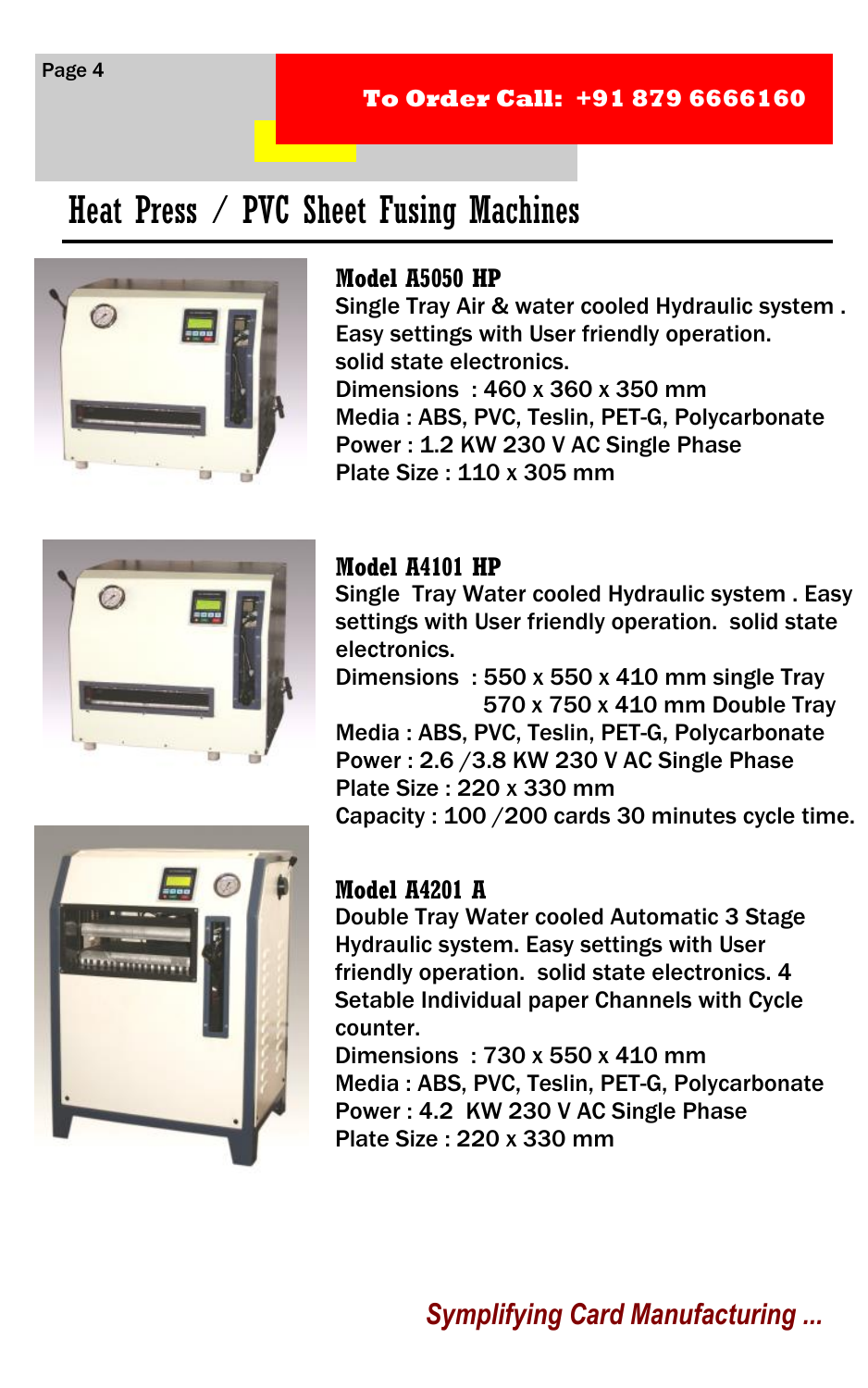#### **S L K T E C H N O S Y S T E M S**

## Heat Press / PVC Sheet Fusing Machines



#### **Model A3201 HP**

Single Tray Water cooled Hand Pump Hydraulic System. Easy settings with User friendly operation. Microcontroller Based solid state electronics. Dimensions : 700 x 800 x 1300 mm Media : ABS, PVC, Teslin, PET-G, Power : 5.5 KW 230 V AC Single / Three Phase Plate Size : 330 x 480 mm Capacity : 200—250 Cards 30 Minutes cycle time

Available with 2 working Tables with extra cost



#### **Model A3202 AH**

Double Tray Water cooled Fully Automatic Hydraulic System with 3 stage Automatic pressure, which gets Released Automatically at the end of cycle.

Easy settings with User friendly operation. Microcontroller Based solid state electronics. 4 Setable Individual paper channels with cycle Counter.

Dimensions : 700 x 800 x 1450 mm Media : ABS, PVC, Teslin, PET-G, Power : 9.7 KW 230 V AC Three Phase

Plate Size : 330 x 480 mm Capacity : 400/500 Cards per Hour 30 Minutes cycle time